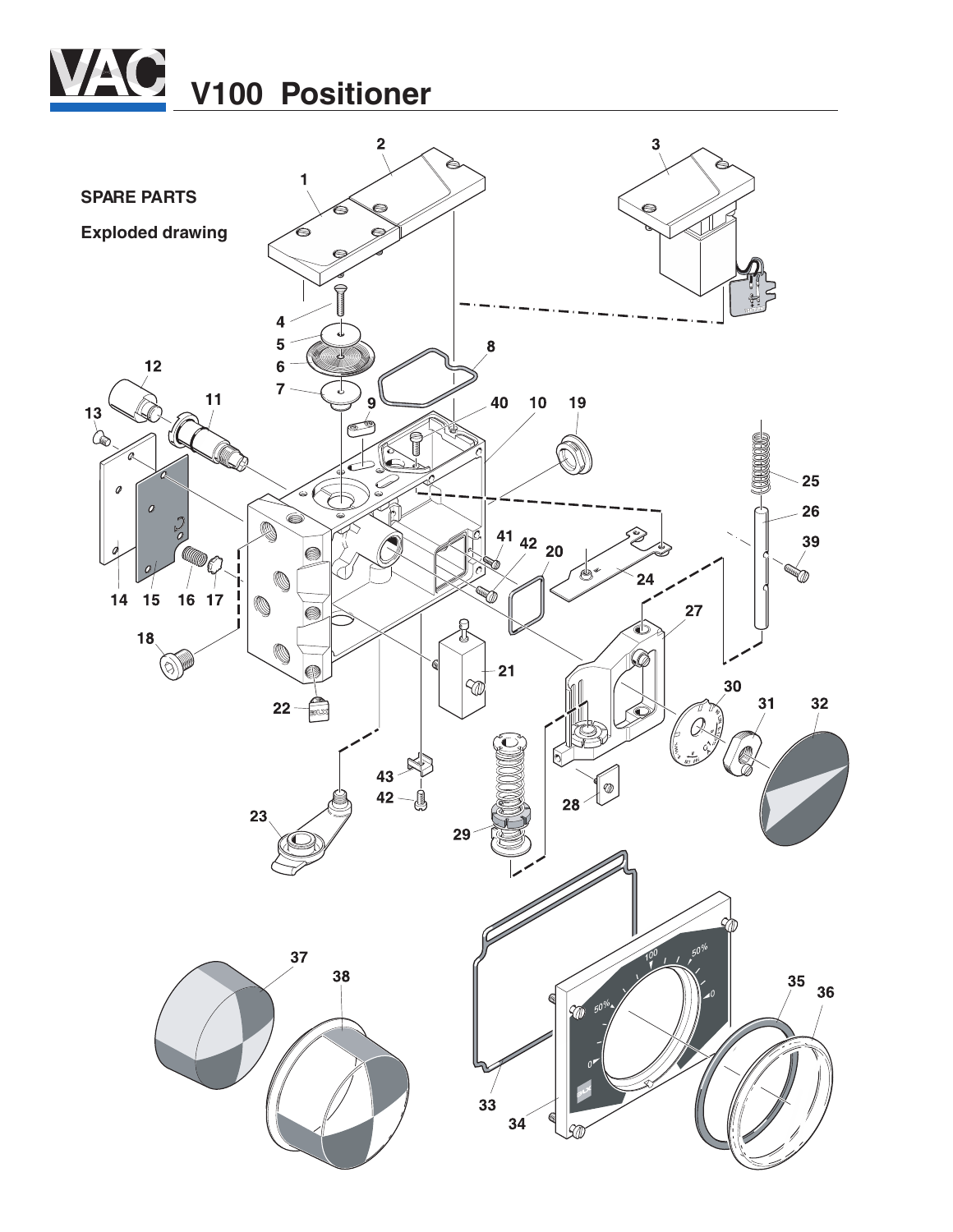

**V100E Positioner** 

| Item           |                                    | Part No. | Qty            |
|----------------|------------------------------------|----------|----------------|
|                | <b>Description</b>                 |          |                |
| 1              | <b>Membrane Cover</b>              | 400299   | 1              |
|                | Includes Screw MCS 5x14-5 SS Mylar |          | 4              |
|                | Washer                             | 400277   | 4              |
|                | Membrane Cover O-ring              | 400275   | 1              |
| 3              | I/P Converter                      | 400113   | 1              |
|                | Includes connection card           |          |                |
|                | Screw MCS 5x14-5SS                 |          | 1              |
|                | Screw MCS 5x12-5 SS                |          | 1              |
|                | Mylar Washer                       | 400277   | $\overline{2}$ |
| 4              | Screw MKFS 4x14 SS                 |          | 1              |
| 5              | Membrane Washer                    | 400303   | 1              |
| 6              | Membrane                           | 400263   | 1              |
| $\overline{7}$ | <b>Membrane Piston</b>             | 400262   | 1              |
| 4, 5, 6, 7     | <b>Membrane Assembly</b>           | 400296   |                |
| 8              | Top Cover O-ring                   | 400271   | 1              |
| 9              | <b>Filter Cap</b>                  | 400260   | $\overline{2}$ |
| 10             | <b>Positioner Housing</b>          |          | $\mathbf 1$    |
|                | Bearing 15x8                       |          |                |
| 11             | <b>Drive Shaft</b>                 | 400295   | 1              |
|                | Drive Shaft O-ring (Large)         | 400273   | 1              |
|                | Drive Shaft O-ring (Small)         | 400274   | 1              |
| 12             | Drive/Spindle                      |          | 1              |
|                | <b>Spring Circlip</b>              |          | 1              |
| 13             | Screw MFS 5.8 SS                   |          | 4              |
| 14             | <b>Tightening Cover</b>            | 400255   | 1              |
| 15             | Back cover plate gasket            | 400268   | 1              |
| 16             | <b>Safety Valve Spring</b>         | 400258   | 1              |
| 17             | <b>Safety Valve Plug Nitrile</b>   | 400269   | 1              |
| 19             | "Blind Plug NPT 1/2""              | 400270   | 1              |
|                | Includes Blind Plug M20x1.5        |          | 1              |
|                | Blind Plug PG 13.5                 |          | 1              |
|                | O-ring 18.5x1.5 NBR                |          | 1              |
| 21             | Pilot Valve W1 (Low Gain)          | 400101   | 1              |
|                | Pilot Valve W2 (High Gain)         | 400102   | 1              |
|                | Pilot Valve W3 (Standard Gain)     | 400100   | 1              |
|                | Includes Screw MCS 5.25-5 SS       |          | 1              |
|                | <b>Pilot Valve Gasket</b>          | 400293   | 1              |
| 22             | Gauge Plug                         | 400253   | 4              |
| 23             | Zero Plug Nitrile                  | 400264   | 1              |